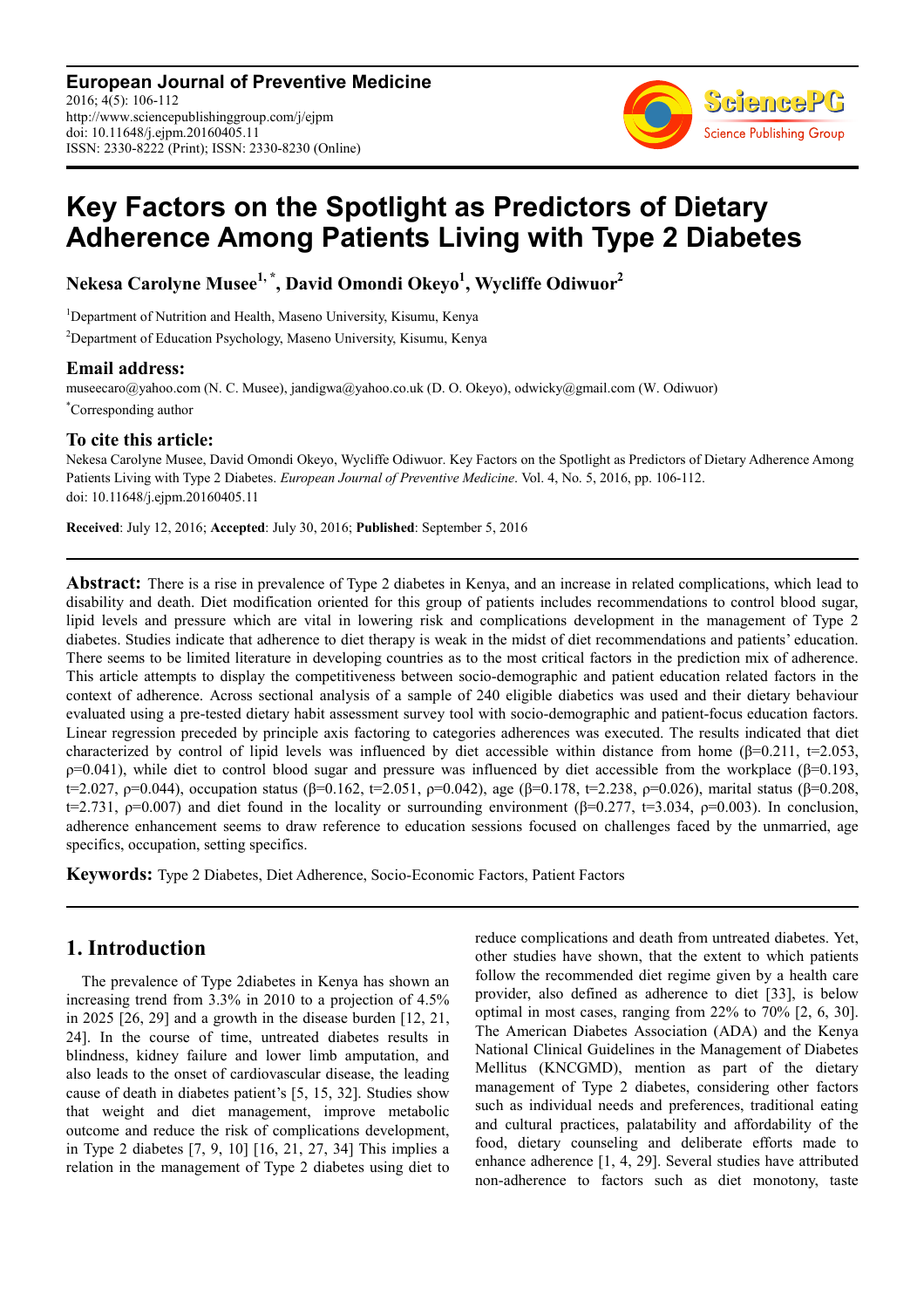preferences, cost, poverty, eating out, long visit intervals, poor health provider-patient relation ship, poor self discipline, lack of information or not understanding the information well [2, 3, 23].

In Africa, non-adherence to diet in the management of conditions has been associated with several socio-economic factors. These include gender, urbanization, cost of food, irregular follow up by primary care giver, poor patient-health giver relations, lack of information or not well understood information, level of education, tendency to eat out and lack of self-discipline [2, 20, 23]. In Kenya, non-adherence to treatment has been associated with among other things, poverty, since 46% of Kenyans live on less than a dollar per day and may not afford the recommended diet [29] taste of the food, diet monotony and sharing of food rations with other family members [11]. Studies in Kenya have shown non-adherence even when patients acknowledged that they had received dietary advice and could as well afford the recommended dietor were given food rations [3, 28], implying that there could exist underlying reasons for nonadherence in such cases.

A recent study done in Kenya, revealed that patients managing Type 2 diabetes would adhere more to some diet recommendations than others, unveiling a pattern focused on adherence aimed at managing different complications [28]. It means that even though patients undergo the Medical Nutrition Therapy (MNT), aimed at an all-round adherence to all diet recommendations, there are still other factors affecting adherence to diet, and more so to some particular diets. The indication here is that even though several socioeconomic reasons have been cited for non-adherence in different parts of Kenya and of the world, the specifics of these non-adherence to different diet recommendations are yet to be identified. Studies on non-adherence have been generalised, and unless the real issues affecting adherence to different diet recommendations are identified, they can not be addressed to effectively manage the development of complications. In order to improve dietary management of Type 2 diabetes, it is important to establish the socioeconomic factors that influence adherence to each diet recommendation. This study therefore sought to identify the socio-economic factors affecting diet adherence in the management of Type 2 diabetesamong eligible patients in Jaramogi Oginga Odinga Teaching and Referral Hospital.

## **2. Materials and Methods**

This study adopted a cross sectional study design. Data was collected within a period of three months and analyzed once. This study design was chosen because it does not allow for any manipulation of factors and provides population characteristics as they occur at one point in time. The study was carried out at in Kenya, in Jaramogi Oginga Odinga Teaching and Referral Hospital, which is the major referral hospital in Nyanza, Western and North Rift, serving over 12 districts in Nyanza alone and with a catchment population of over 5 million people in the three provinces [31]. The

population of this study was made up of all Type 2 Diabetes clinic attendees aged 35 years and above. This age group is more independent in terms of decision-making, which may include what and how they eat [40]. A sampling frame of 480 patients was arrived at based on the average number of individual patients who visit the clinic every day and the length of time it would take before they made their second visit

The sample, which consisted of 238 diabetic patients, was determined by the formula proposed by Yamane in 1967. The formula is as shown below;

 $n=N/1+N$  (e)<sup>2</sup>

Where n is sample size

N is population size and is the level of precision:

n=N/1+N (e)<sup>2</sup>=480/1+480(0.05)<sup>2</sup>=218 patients

The sample size was increased by 10% to account for contingencies such as non-response and recording error.

Therefore, 10/100 of 218=21.8=22, giving a total sample size of  $218+22=240$  individuals [38]

Within the context of measurement, *dependent variable* was mainly diet adherence pattern generated through preliminary factor loadings. This was defined as the manner in which patients follow health provider recommended diets. It was derived by assessing how different diet recommendation statements accounted for a diet adherence factor.

*Independent underlying variables* included key factorsuspects such as age, occupation, area of residence, length of time they had been managing Type 2 diabetes, sex, marital status, employment status, if the recommended diet was affordable, accessible and or culturally accepted.

## **3. Results**

## *3.1. Dietary Adherence Pattern*

To derive an adherence pattern, which would give direction on why patients adhere, factor extraction based on standard Eigen values set at 1 [14, 36] and *varimax* rotated, revealed that it was possible to derive five common factors that had a unit variance of more than one, and were possible diet adherence factors among the study population. It means therefore that it was possible to extract five principle components that account for more variance, than that accounted for by each of the 12 recommended diet attributes. All the five factors of diet adherence, accounted for 37.62% of the variance in dietary adherence.

The first diet adherence factor (AF1), accounted for 11.8% of the total variance in dietary adherence, and was a reflection of two recommended diet statements, use of cooking oil and reduced intake of fats, depicting *lipid control diet*. The second diet adherence factor (AF2), was able to account for 10.96% of the total variance in dietary adherence. It was in turn a reflection of five recommended diet statements; reduced intake of foods with high glycemic index, reduced intake of margarine and or butter, reduced use of simple sugar in beverages, reduced intake of sugar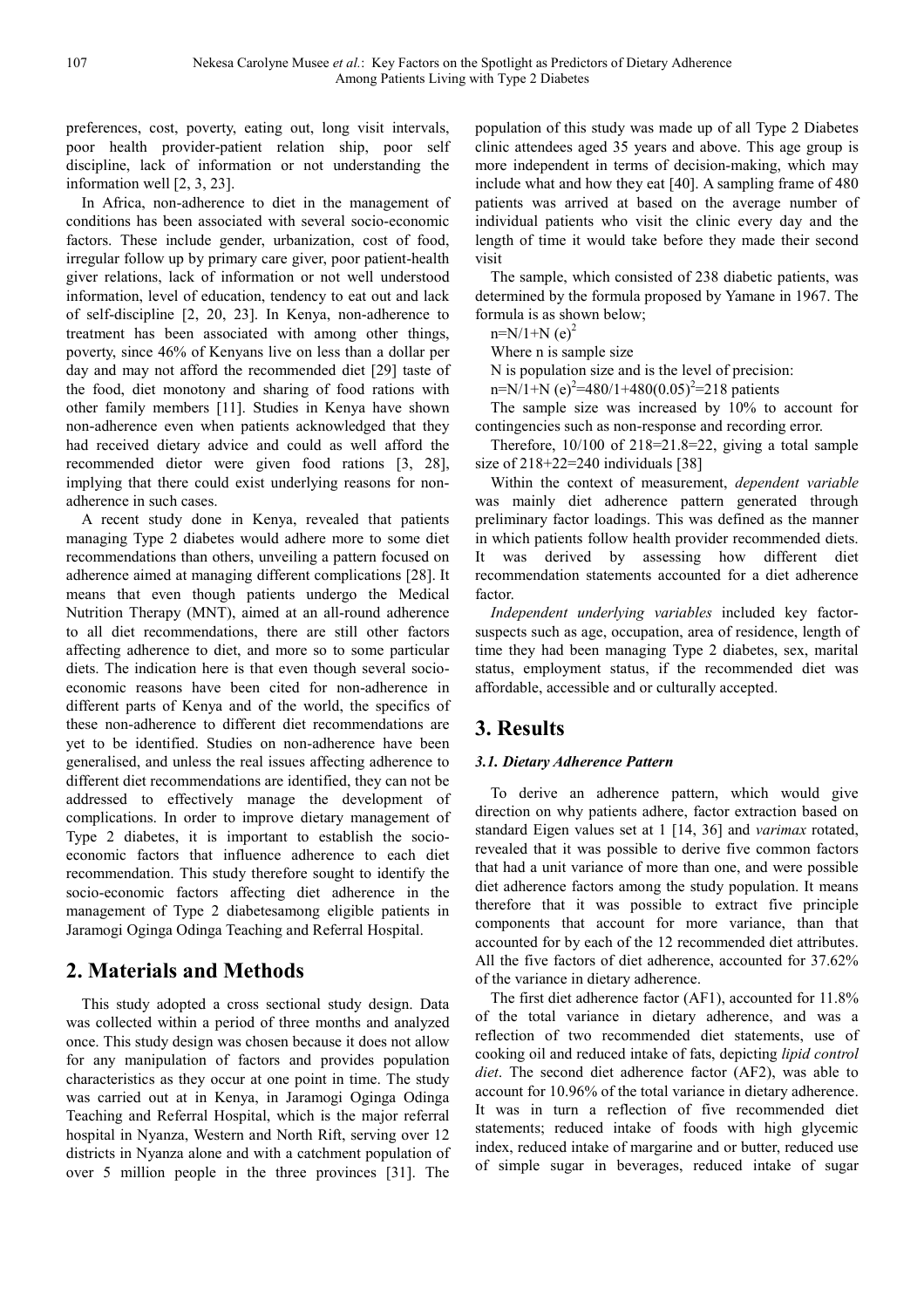flavoured drinks and snacks, and reduced intake of salted snacks depicting *sugar, lipid and blood pressure control diet.* The third diet adherence factor, (AF3), accounted for 5.79% of the total variance in dietary adherence and was a reflection of two recommended diet statements indicators. These were carbohydrate intake from whole grain and reduced intake of table salt depicting *sugar and pressure control*. The fourth

and fifth diet adherence factors (AF4 and AF5) were able to account for 4.99% and 4.06% respectively of the total variance in dietary adherence. Adherence factors AF4 and AF5 were a reflection of recommended diet statements include fruits in all meals and include vegetables in all meals, respectively depicting *promotion of healthy diet*.

*Table 1. Extracted diet adherence pattern among type 2 diabetics' regular clinic attendees.* 

|                                                     | Diet adherence factors after varimax rotation |        |       |       |       |  |
|-----------------------------------------------------|-----------------------------------------------|--------|-------|-------|-------|--|
| <b>Recommended diet statements</b>                  | AF1                                           | AF2    | AF3   | AF4   | AF5   |  |
| Da1-Carbohydrate intake is from whole grain         |                                               |        | .556  |       |       |  |
| Da2-Reduce intake of foods with high glycemic index |                                               | .590   |       |       |       |  |
| Da3-Use of cooking oils                             | .918                                          |        |       |       |       |  |
| Da4-Reduce intake of margarine and or butter        |                                               | .415   |       |       |       |  |
| Da5-Reduce intake of fats                           | .703                                          |        |       |       |       |  |
| Da6-includes vegetables in all meals                |                                               |        |       |       | .419  |  |
| Da7-Includes fruits in all meals                    |                                               |        |       | .622  |       |  |
| Da8-Reduce use of simple sugar in beverages         |                                               | .478   |       |       |       |  |
| Da9-Reduce intake of simple sugar flavoured drinks  |                                               | .499   |       |       |       |  |
| Da10-Reduce intake of table salt                    |                                               |        | .549  |       |       |  |
| Da11-Reduce intake of salted snacks                 |                                               | .509   |       |       |       |  |
| Da12-Adhere to diet plan                            |                                               |        |       |       |       |  |
| Variance Explained                                  | 11.8%                                         | 10.96% | 5.79% | 4.99% | 4.06% |  |

Key: AF1- Adherence Factor One, AF2- Adherence Factor Two, AF3- Adherence Factor Three, AF4- Adherence Factor Four, AF5- Adherence Factor Five

#### *3.2. Key Factors Linked to Dietary Adherence*

This article is built on the results of an earlier article purely oriented on diet adherence nature [28]. Five categories of adherence form the basis for indentifying critical factors.

#### *3.2.1. Lipid, Sugar and Pressure Control*

This included adherence factors 1, 2, and 3. Adherence factor one focused on controlling blood lipid levels as proxy to cardiovascular diseases, diet accessible by distance was the only significant factor ( $\beta$ =0.211, t=2.053,  $\rho$ =0.041). Accessing the required foods within their area of residence was the only contributing factor to adherence factor one was more influential than diet being accessible from the work place.

Diet adherence factor two, which focused on controlling lipid, blood sugar and hypertension, had diet accessible from workplace  $(\beta=0.193, t=2.027, \rho=0.044)$  and occupation status, that is what they do to earn a living  $(\beta=0.162, t=2.051,$   $p=0.042$ ) as significant predictors. Diet being accessible from their work place, and occupation status, that is being employed or self-employed or unemployed, facilitated the efforts to reduce foods with a high glycemic index, reduce of sugar in beverages, reduce intake of sugar flavored drinks, reduce intake of margarine and or butter, and salted snacks. In this case though, occupation status, was less influential. Finally, for adherence factor three, whose focus was to reduce sugar and pressure levels age ( $β=0.178$ ,  $t=2.238$ ,  $ρ=0.026$ ), marital status (β=0.208, t=2.731,  $ρ=0.007$ ) and diet available in the environment ( $β=0.277$ ,  $t=3.034$ ,  $ρ=0.003$ ) were the most key predictors. An increase in age and food being available in their locality increased adherence to intake of whole grain carbohydrate and a reduction of salt intake. On the other hand, the need to lower the risk of complications development increases as one moves from being single to married to being a widow/widower or divorced.

| <b>Patient and socio-economic factors</b> | <b>Unstandardized Coefficients</b> |                   | <b>Standardized Coefficients</b> |         |      |
|-------------------------------------------|------------------------------------|-------------------|----------------------------------|---------|------|
|                                           | B                                  | <b>Std. Error</b> | <b>Beta</b>                      |         | Sig. |
| Lipid control diet.                       | .150                               | .920              |                                  | .163    | .870 |
| Age                                       | $-.004$                            | .008              | $-.043$                          | $-.541$ | .589 |
| <b>Sex</b>                                | .270                               | .180              | .124                             | 1.50    | .135 |
| <b>Education</b> level                    | .120                               | .103              | .095                             | 1.161   | .247 |
| Marital status                            | $-152$                             | .098              | $-.118$                          | $-1.55$ | .124 |
| Occupation status                         | $-.015$                            | .116              | $-.010$                          | $-.126$ | .900 |
| Period of treatment                       | $-.002$                            | .001              | $-.139$                          | $-1.92$ | .056 |
| Are you on Diabetic medication            | .265                               | .551              | .035                             | .481    | .631 |
| Advice given on diet                      | $-.113$                            | .145              | $-.057$                          | $-.777$ | .438 |
| Diet affordable                           | $-.045$                            | .064              | $-.057$                          | $-.711$ | .478 |
| Diet accepted culturally                  | .037                               | .255              | .011                             | .146    | .884 |
| Diet accessible by distance               | .246                               | .120              | .211                             | 2.053   | .041 |
| Diet accessible - work place              | $-.112$                            | .110              | $-.098$                          | $-1.02$ | .309 |

*Table 2. Predictors of dietary adherence in relation to lipid, sugar and blood pressure control.*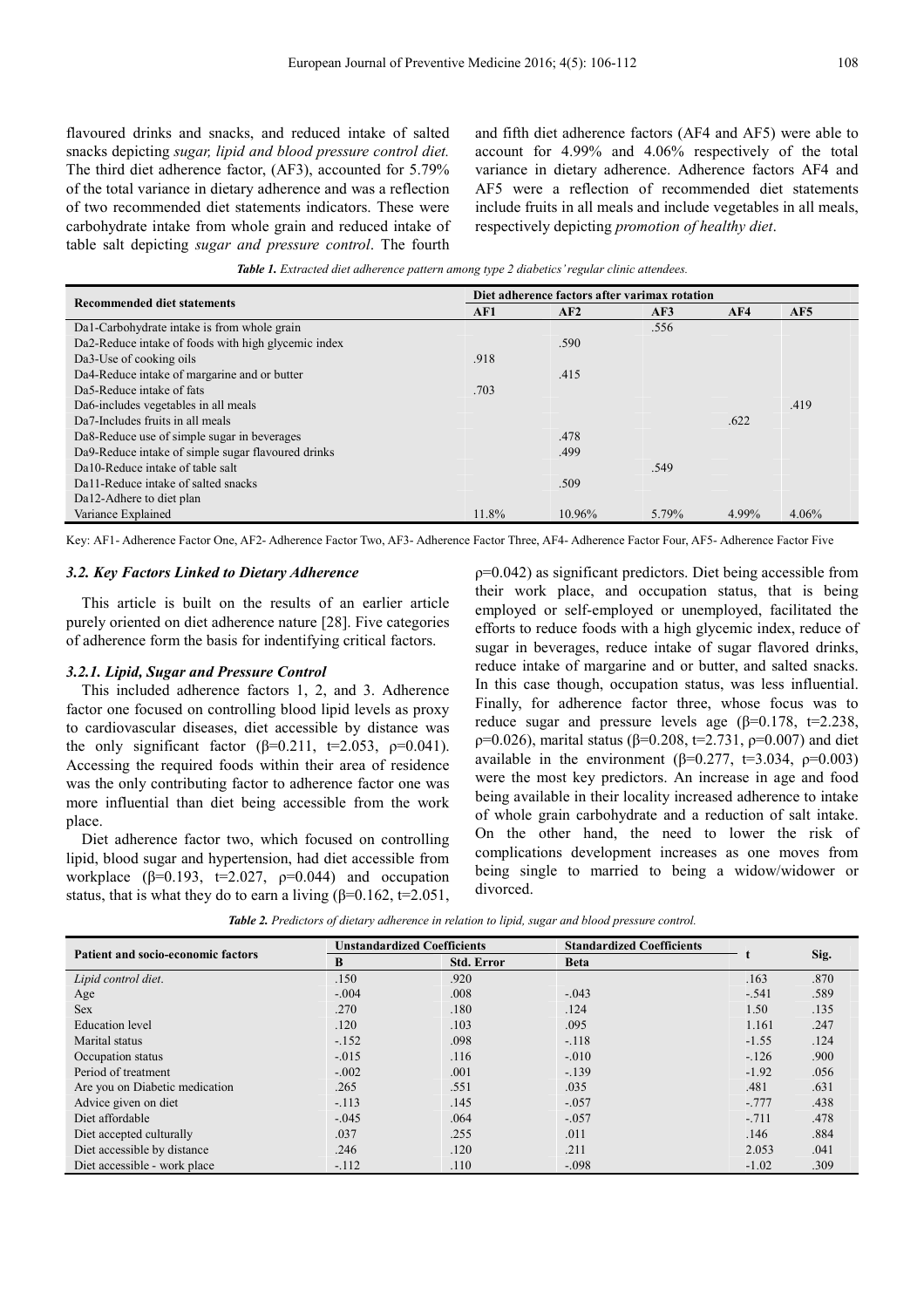|                                              | <b>Unstandardized Coefficients</b> |                   | <b>Standardized Coefficients</b> |              |      |
|----------------------------------------------|------------------------------------|-------------------|----------------------------------|--------------|------|
| <b>Patient and socio-economic factors</b>    | B                                  | <b>Std. Error</b> | <b>Beta</b>                      | $\mathbf{f}$ | Sig. |
| Diet available in environment                | $-.037$                            | .119              | $-.028$                          | $-.307$      | .759 |
| Diabetes in the family                       | .022                               | .152              | .010                             | .146         | .884 |
| Sugar, lipid and blood pressure control diet | $-1.12$                            | 1.10              |                                  | $-1.02$      | .312 |
| Age                                          | .011                               | .010              | .089                             | 1.122        | .263 |
| <b>Sex</b>                                   | .048                               | .215              | .018                             | .222         | .825 |
| <b>Education</b> level                       | $-.025$                            | .123              | $-.016$                          | $-.202$      | .840 |
| Marital status of respondent                 | $-.150$                            | .118              | $-.096$                          | $-1.274$     | .204 |
| Occupation status                            | .285                               | .139              | .162                             | 2.051        | .042 |
| Period of treatment                          | $-.001$                            | .001              | $-.089$                          | $-1.245$     | .215 |
| On Diabetic medication                       | $-152$                             | .658              | $-.016$                          | $-.231$      | .818 |
| Advice given on diet                         | .023                               | .173              | .010                             | .133         | .894 |
| Diet affordable                              | .112                               | .076              | .117                             | 1.470        | .143 |
| Diet accepted culturally                     | .265                               | .304              | .065                             | .870         | .385 |
| Diet accessible by distance                  | .123                               | .143              | .088                             | .860         | .391 |
| Diet accessible - work place                 | .267                               | .132              | .193                             | 2.027        | .044 |
| Diet available -environment                  | $-.001$                            | .143              | $-.001$                          | $-.007$      | .994 |
| Diabetes in the family                       | .159                               | .182              | .061                             | .872         | .384 |
| Sugar and blood pressure control             | $-256$                             | 1.260             |                                  | $-.203$      | .839 |
| Age                                          | .025                               | .011              | .178                             | 2.238        | .026 |
| <b>Sex</b>                                   | .166                               | .247              | .055                             | .673         | .502 |
| <b>Education</b> level                       | $-.033$                            | .141              | $-.019$                          | $-.232$      | .817 |
| Marital status of respondent                 | .368                               | .135              | .208                             | 2.731        | .007 |
| Occupation status                            | $-.026$                            | .159              | $-.013$                          | $-.161$      | .873 |
| Period of treatment                          | $-.001$                            | .001              | $-.036$                          | $-.496$      | .621 |
| On Diabetic medication                       | .115                               | .755              | .011                             | .152         | .879 |
| Advice given on diet                         | $-.054$                            | .199              | $-.020$                          | $-272$       | .786 |
| Diet affordable                              | .036                               | .088              | .033                             | .416         | .678 |
| Diet accepted culturally                     | $-425$                             | .349              | $-.091$                          | $-1.217$     | .225 |
| Diet accessible by distance                  | .160                               | .164              | .100                             | .978         | .329 |
| Diet accessible - work place                 | .156                               | .151              | .099                             | 1.030        | .304 |
| Diet available -environment                  | .496                               | .164              | .277                             | 3.034        | .003 |
| Diabetes in the family                       | .167                               | .209              | .057                             | .801         | .424 |

### *3.2.2. Sugar, Pressure Control and Healthy Diet Promotion*

Adherence factor four, whose focus was on boosting the body's immune had no significant predictors while adherence factor five, also focusing on healthy diet promotion had one significant predictor, marital status of the respondent (β=0.209, t=2.725,  $p=0.007$ ). The need to promote health by including vegetables and fruits in all meals, increases as one moves from being single to married status to being a widow/widower or divorced.

|                                               | <b>Unstandardized Coefficients</b> |                   | <b>Standardized Coefficients</b> | $\mathbf{f}$ | Sig. |
|-----------------------------------------------|------------------------------------|-------------------|----------------------------------|--------------|------|
| Socio-economic and patient factors            | B                                  | <b>Std. Error</b> | <b>Beta</b>                      |              |      |
| Sugar and pressure control.                   | .737                               | 1.315             |                                  | .560         | .576 |
| Age                                           | .015                               | .012              | .107                             | 1.331        | .185 |
| <b>Sex</b>                                    | .063                               | .257              | .020                             | .245         | .807 |
| <b>Education</b> level                        | .052                               | .148              | .029                             | .354         | .723 |
| Marital status of respondent                  | $-.190$                            | .141              | $-.104$                          | $-1.353$     | .178 |
| Occupation status                             | $-.204$                            | .166              | $-.098$                          | $-1.225$     | .222 |
| Period of treatment                           | .002                               | .001              | .120                             | 1.652        | .100 |
| On Diabetic medication                        | $-.202$                            | .788              | $-.019$                          | $-.257$      | .798 |
| Advice given on diet                          | $-.102$                            | .208              | $-.036$                          | $-.492$      | .623 |
| Diet affordable                               | $-.085$                            | .091              | $-.075$                          | $-931$       | .353 |
| Diet accepted culturally                      | .171                               | .365              | .036                             | .468         | .640 |
| Diet accessible by distance                   | .021                               | .171              | .013                             | .122         | .903 |
| Diet accessible at work place                 | $-.087$                            | .158              | $-.053$                          | $-.549$      | .584 |
| Diet available within residential environment | $-141$                             | .171              | $-.076$                          | $-.828$      | .409 |
| Diabetes in the family                        | $-.322$                            | .218              | $-.106$                          | $-1.48$      | .141 |
| Promotion healthy diet                        | $-1.176$                           | 1.45              |                                  | $-.812$      | .418 |
| Age                                           | $-.005$                            | .013              | $-.032$                          | $-.399$      | .691 |
| <b>Sex</b>                                    | .054                               | .284              | .016                             | .191         | .849 |
| <b>Education</b> level                        | $-.080$                            | .163              | $-.040$                          | $-.493$      | .623 |
| Marital status of respondent                  | .423                               | .155              | .209                             | 2.725        | .007 |
| Occupation status                             | .216                               | .183              | .094                             | 1.182        | .239 |
| Period of treatment                           | $-.001$                            | .002              | $-.033$                          | $-.458$      | .647 |

*Table 3. Socio-economic and patient factors for adherence factor five.*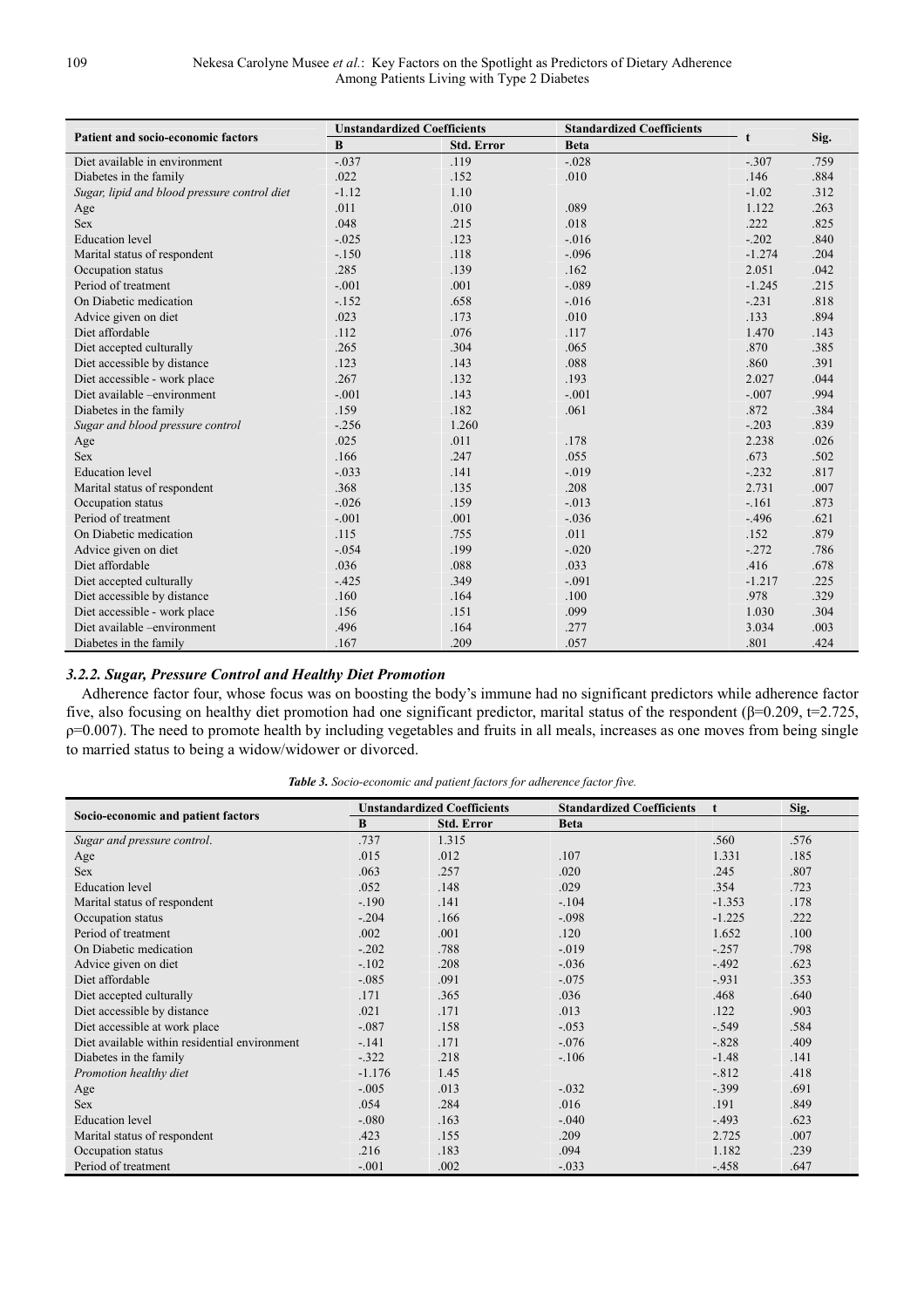| Socio-economic and patient factors            | <b>Unstandardized Coefficients</b> |                   | <b>Standardized Coefficients</b> |          | Sig. |
|-----------------------------------------------|------------------------------------|-------------------|----------------------------------|----------|------|
|                                               |                                    | <b>Std. Error</b> | <b>Beta</b>                      |          |      |
| On Diabetic medication                        | .627                               | .868              | .052                             | .723     | .471 |
| Advice given on diet                          | $-.365$                            | .229              | $-.117$                          | $-1.597$ | .112 |
| Diet affordable                               | .111                               | .101              | .089                             | 1.106    | .270 |
| Diet accepted culturally                      | $-219$                             | .402              | $-.041$                          | $-.545$  | .586 |
| Diet accessible by distance                   | $-.302$                            | .189              | $-.165$                          | $-1.602$ | .111 |
| Diet accessible at work place                 | .272                               | .174              | .151                             | 1.568    | .119 |
| Diet available within residential environment | .009                               | .188              | .004                             | .045     | .964 |
| Diabetes in the family                        | .054                               | .240              | .016                             | .224     | .823 |

## **4. Discussion**

The study looked at the role of socio-demographic and patients related possible factors for adherence to diet in the context of management of Type 2 diabetes. Of specific importance was age, marital status, sex, diabetes in the family, education levels, period with diabetes and culture. Patient factors were measured by affordability of the recommended diet and occupation, while other factors assessed availability of the recommended diet within the distance, area of residence and workplace. Age, marital status, diet found in the locality or surrounding environment, diet accessible by distance, diet accessible from the workplace, occupation status emerged as key spotlight factors in adherence model. These study results, did not fully agree with other studies that have concluded that socio-economic factors are weak in predicting adherence [13, 39, 41]. Although in this study sex did not have an influence on adherence, other studies have indicated that women are twice more likely to be depressed [22] leading to a dissatisfaction with care and subsequently, poor adherence to diabetes self-care [8]. In another study in which socioeconomic factors were assessed against adherence, the results showed that age, gender, education levels and income did not influence adherence [37]. This study highlights a scenerio which refelcts the opposite where age appeared to influence diet adherence. The length of time one has been managing diabetes, did not appear to influence adherence, but has shown conflicting results in other studies. While the World Health Organisation suggests that the long period in managing chronic diseases such as diabetes will evetually lead to nonadherence [33], another study found that patients who have been managing diabetes for a long period are more llikely to adhere to diet and medication [35]. This current study, however, did not show any signifcant asscoiation of length of time in managing Type 2 diabetes as a potential risk factor.

Adherence factor one (*lipid control diet*), whose focus was to manage lipid levels as s proxy of control cardio-vascular diseases (CVD), by increasing use of oils and reducing fat intake somehow increasedby diet accessibility (distance).In other words, the nearer the point where they could access cooking oils or foods made with cooking oils, the more they were able to adhere to adherence factor one. Patients presenting to the clinic with an inability to control blood lipid levels have to be probed to find out how far they have to move to access low fat diets, and possible solutions for the right kind of substitutes be given. For adherence factor two (*Lipid, sugar and pressure control*), whose focus combined control of blood lipids, glucose and possible progrssion to hypertention, an increase in diet being available at the work place and occupation status were able to increase with adherence.In other words, the fact that patients could access the modified diet from their workplace, whether they were employed or self employed increased adherence to reduing intake of foods with a high glycemic index, reducing use of sugar in beverages, reducing intake of sugar flavoured drinks and snacks, reducing intake of margarine and or butter and salted snacks. The implication therefore is that if these foods are not available at the workplace, whether employed or self employed, then they would not be able to adhere. An increase in age, marital status and having the required foods grown in the locality led to an increase in diet adherence factor three (*sugar and pressure control diet*). This diet adherence factor was focused on lowering the risk of complications such as hypertentison, by reducing salt intake and increasing whole grain carbohydrates intake. The fact that age and marital status led to an increase in adherence of this factor, could be explained by the fact that as people grow older, they are also more likely to marry, thus their effect could be the same. To support this finding, one study revealed that marital status and or having a family member with knowledge about diabetes care influenced its management [17, 25] and that if a family member had knowledge then they were supportive to diabetes management leading to increased adherence to treatment regimes. Marital status also led to an increase in adherence factor five (healthy diet promotion), whose focus was on maintaining healthy eating through vegetable consumption.

Therefore, these results provide a basis upon which health care providers may need to focus on to ensure that adherence levels are met. When drawing a diet plan to control the onset of CVD, it would be important to know how far they have to move from their homes in order to get the required foods. In the same way, to control blood glucose and prevent the development of complications it would be important to provide alternatives for ensuring that they are able to access the modified diet from their work place for the employed and self employed, such as packing their own lunch. Considering that for those who have to work in an urban setting the temptation of fast food joints and supermarkets offering ready to eat could lead to non-adherence. Since the required foods being grown in the locality led to an increase in adherence, it is important to find out where they access their food from to understand if they are more likely to adhere or not and provide adequate solutions. Marital status which seemed to influence adherence factor three and five cannot be ignored. It therfore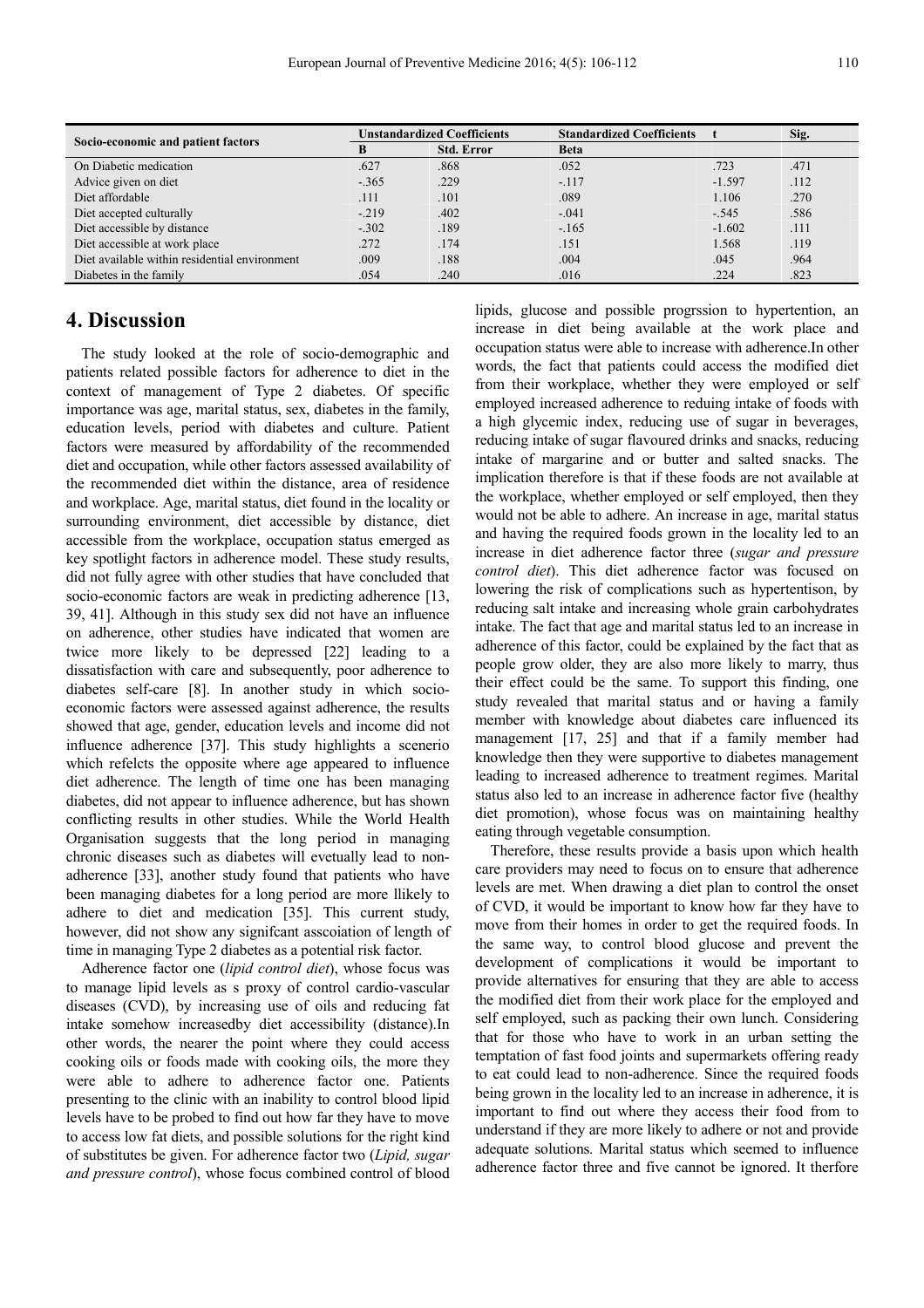implies that special attention be given to single people or those who stay alone, to ensure that they are supported more to adhere to these two adherence factors. Diet modification in the management of Type 2 Diabetes is aimed at controlling blood sugar, lipid levels and pressure. This study highlights the socio economic factors that affect efforts to manage the three areas, and provides information that can isolate and handle each area depending on clinical diagnosis.

The study revealed that several socio-economic factors had an influence on the different adherence domains. Adherence to control cardiovascular diseases increased as the required foods became accessible by distance, highlighting the need to focus on patients in marginalized areas. On the other hand, adherence to control blood glucose and development of complications increased with an increase in diet accessibility from their workplace and their employment status, meaning that employers should make efforts to ensure that their employees with Type 2 diabetes are able to access the required foods while at work. To lower the risk of progression to complications, adherence increases with age, marital status and required food grown in the locality. This implies giving closer attention during counseling to younger, unmarried and patients from urban settings who may not be able to grow the food. Finally, adherence to promote and maintain healthy diet increased with marital status, again requiring more focus in dealing with this fact among the youth.

## **5. Conclusion and Recommendation**

In conclusion, this study has identified key factors on the spotlight of adherence prediction in the context of diabetes management. Top on the list are, diet accessibility within distance from home, diet accessibility from the workplace, occupation status, age, marital status and diet found in the locality or surrounding environment. As Kenya receives global recognition for developing plans to target noncommunicable diseases [19], this study recommends that the Kenya National Clinical Guidelines in the management of Type 2 Diabetes Mellitus (KNCGMD) include a chapter on how counseling sessions should address social factors that affect diet adherence. They should also advocate for deliberate efforts by all the involved stakeholders to manage diabetes. These include but are not limited to; the Government of Kenya, to facilitate an infrastructure network and policies that enhance availability and accessibility to required foods even in marginalized parts of the country, the Federation of Kenya Employers (FKE) to provide guidelines on the role of the employer in the management of employees with Type 2 diabetes, among other stakeholders.

## **References**

- [1] ADA. (2013). Standards of Medical Care in Diabetes Management. *Diabetes Care*, 511-566.
- [2] Adewale, B. G., Langalibalele, H. M., Malete, H. N., Govendar, I., & Ogunbanjo, A. G. (2013). Non-Adherence to

Diet and Excercise Regime Amongst Patients with Type 2 Diabtes Mellitus Attending Extension II Clinic in Botswana. *Care Farm Medicine*, 1-6.

- [3] Ayieko, W. (2011). *Prevalence of Lifestlye Risk Factors Among Diabetic Patients at Kenyatta National Hospital.* Nairobi: Nairobi University.
- [4] Bantle, J. P., Rossett, J. W., Albright, A. L., Apovian, C. M., Clark, N. G., Franz, M. J., Wheeler, M. L. (2008). Nutrition Recommendations and Interventions for Diabetes: A Position Statement of the American Diabetes Association. *Diabetes Care*, 61-78.
- [5] Boyle, J. P., Theodore, T. J., Gregg, E. W., Barker, L. E., & Williamson, D. F. (2010). Projection of the year 2050 Burden of Diabetes in the US Adult Poppulation: Dynamic Modeling of Incidence, Mortaltiy and Prediabetes Prevalence. *Population Health Metrics, 8*(29).
- [6] Broadbent, E., Donkin, L., & Stroh, J. C. (2011). Illness and Treatment with Adherence to Medications, Diet and Excercise in Diabetic Patients. *Diabetes Care, 34*, 338-340.
- [7] Chorzempa, A. (2006). Type 2 Diabetes Mellitus and It's effects on Vascular Disease. *Journal of Cardiovascular Medicine, 21*(6), 485-492.
- [8] Ciechanowski, P. S., Katon, W. S., Russo, S. E., & Hirsh, I. B. (2003). The Relationship of Depression Symptoms to Symptoms Reporting, Self-Care and Glucose Control in Diabetes. *General Hospital Psychiatry*, 246-252.
- [9] Copell, K. J., Kataoka, M., Williams, S. M., Chrisholm, A. W., Vorgers, M. S., & Mann, J. L. (2010, May 19). Nutrition Intervention in Patients with Type 2 Diabetes Who are Hyperglycaemic Despite Optimised Drug Treatment-Lifestyle Over and Above Drugs (LOADD) Study: Randomised Control Trial. Otago, Dunedin, New Zealand.
- [10] Cornier, M.-A., Dabelea, D., Hernandez, T. L., Lindstrom, R. C., Steig, A. J., & Stob, N. R. (2008). The Metabolic Syndrome. *Endocrine Review, 29*(7), 777-822.
- [11] Dibari, F., Bahwere, P., Gall, L., Guerro, S., Mwaniki, D., & Seal, A. (2012). A Qualitative investigation of Adherence to Nutritional Therapy in Malnourished AIDS patients in Kenya. *Public Health Nutrition*, 316-323.
- [12] Dropkin, B. M. (2010). *An approaching epidemic: Exploring Diabetes Awareness and Care in Mombasa, Kenya.* Unpublished paper, School for international training, Kenya.
- [13] Freita, R. W., Araujo, M. F., Marinho, N. B., Damasceno, M. M., Caetan, J. A., & Galvao, M. T. (2011). Factors Related To Nursing Diagnosis, Ineffective Self Health Management Among Diabetics . *Acta Paul Enferm*, 365-372.
- [14] Gorsuch, R. L. (1983). *Factor Analysis* (2nd ed.). Hillsdale: Lawrence Erbaum Associates.
- [15] Gregg, E. W., Gu, Q., Williams, D., de Rekeneire, N., Cheng, Y. J., Geiss, L., & Engelgau, M. (2007). Prevalence of Lower Extremity Associated with Normal Glucose Levels, Impaired Fasting Glucose and Diabetes among US Adults aged 40 or Older. *Diabetes Resolution Clinic*, 458-488.
- [16] Gutschall, M. D., Miller, C. K., Mitchell, D. C., & Lawrence, F. (2009). A Randomised Behavioural Trial Targetting Glycaemic Index Improves Dietary Weight and Metabolic Outcomes in Patients with Type 2 Diabetes. *Public Health Nutrition*, 1-9.